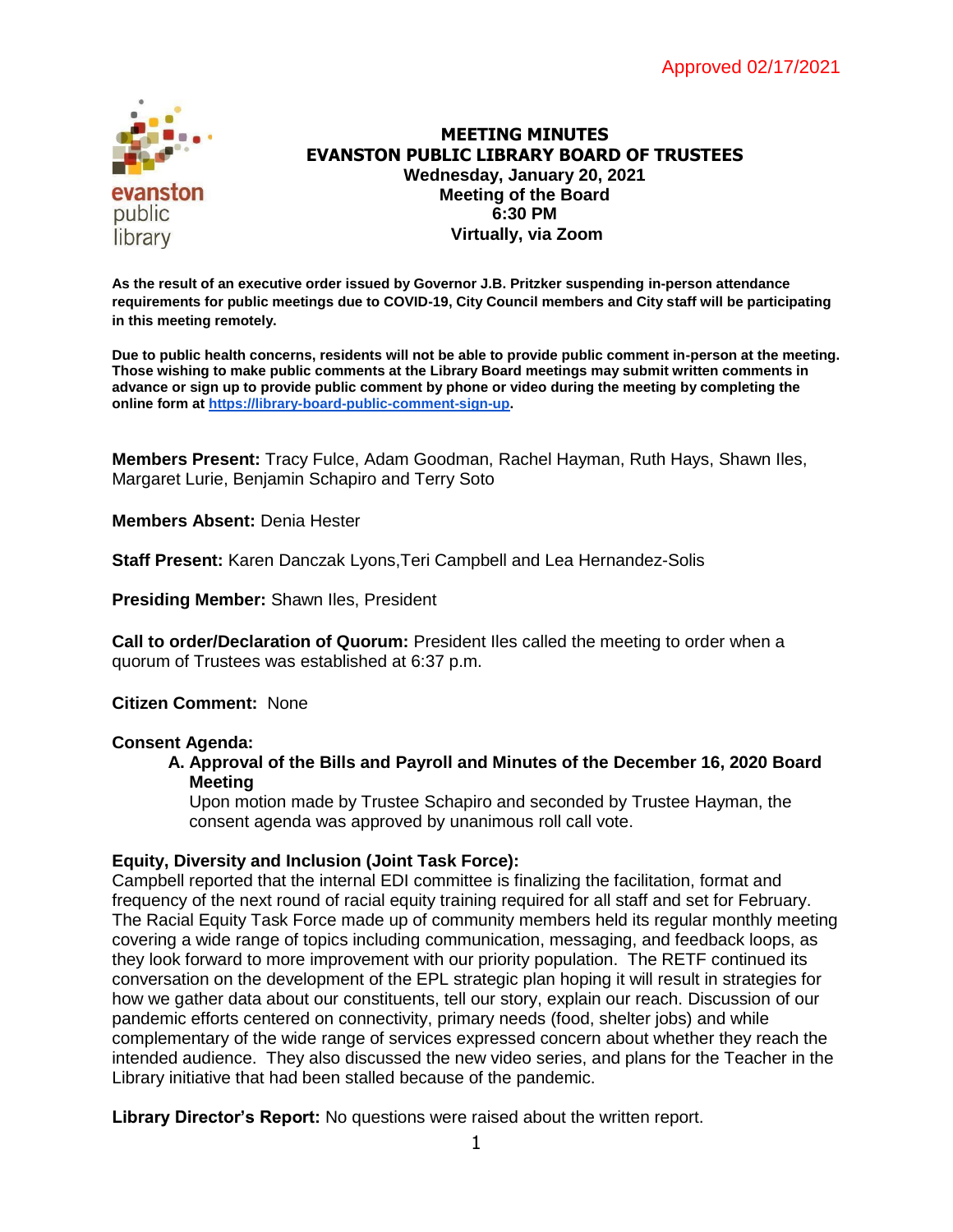Director Danczak Lyons added that she shared the draft staff and community survey received today from Library Strategies. The Strategic Planning committee members (4 community members, 2 Trustees, 4 staff) as well as the administrative leadership are providing feedback. Also shared vaccine status of library staff who have been designated essential workers.

## **Staff Report:**

# **A. Administrative Services Report**

Campbell provided a written report covering hiring and financial status, maintenance update and capital projects. Trustees questioned the disposition of collection materials, and the proposed use of the former north branch facility. A question was raised about any swings in individual expense categories due to covid operations, and the implications for our coming year to prepare the board for spending swings.

# **Development Committee: (Margaret Lurie and Rachel Hayman)**

Trustee Lurie thanked board members for 100% participation in the Reimagine Campaign. Final reconciliation is in progress but strong philanthropic support continues to be strong, including a successful \$20K match challenge. The donor count nearly equals that of last year, stable at approximately 1300 donors. More than 50% of repeat donors increased their gift. No sign that branch closures negatively impacted this support. As well, we launched a new monthly giving campaign that will encourage sustainable annual support. This program was publicly announced by donor and Reimagine Committee Member Pat Broughton who has supported the Library monthly for years. She inspired 10 new monthly donors, and invites us all to consider becoming monthly donors.

The development team has been awarded a number of grants to continue building this pipeline. Annual appreciation event planning for May 6th is also in process. Shawver will reach out to Trustees for input to make this an informative and entertaining virtual event.

### **Board Development:**

Trustees were invited to attend the Illinois Library Association Legislative Meet-Ups in February which will take place virtually. It is an opportunity to connect with our legislators and share our library concerns and learn what they are thinking, as well as other library leaders.

# **Unfinished Business:** Per Capita Grant

Campbell provided an overview of items that are in progress or incomplete from the Standards for Illinois Public Libraries. The standards review highlighted the need for an update of the EPL Strategic Plan (currently underway) and a way to make sure we continue to improve in our service of patrons with different abilities or physical challenges so that access is assured. The full application will be included for review and approval at the next meeting.

### **New Business:**

A. Closed Session – Personnel (Library Director Evaluation and Contract)

Upon proper motion made by Trustee Goodman and seconded by Trustee Schapiro, the open meeting moved to the Executive session by unanimous roll call vote at 7:51 p.m. in order to discuss the Personnel matter. Following their discussion, Trustees reconvened the open meeting.